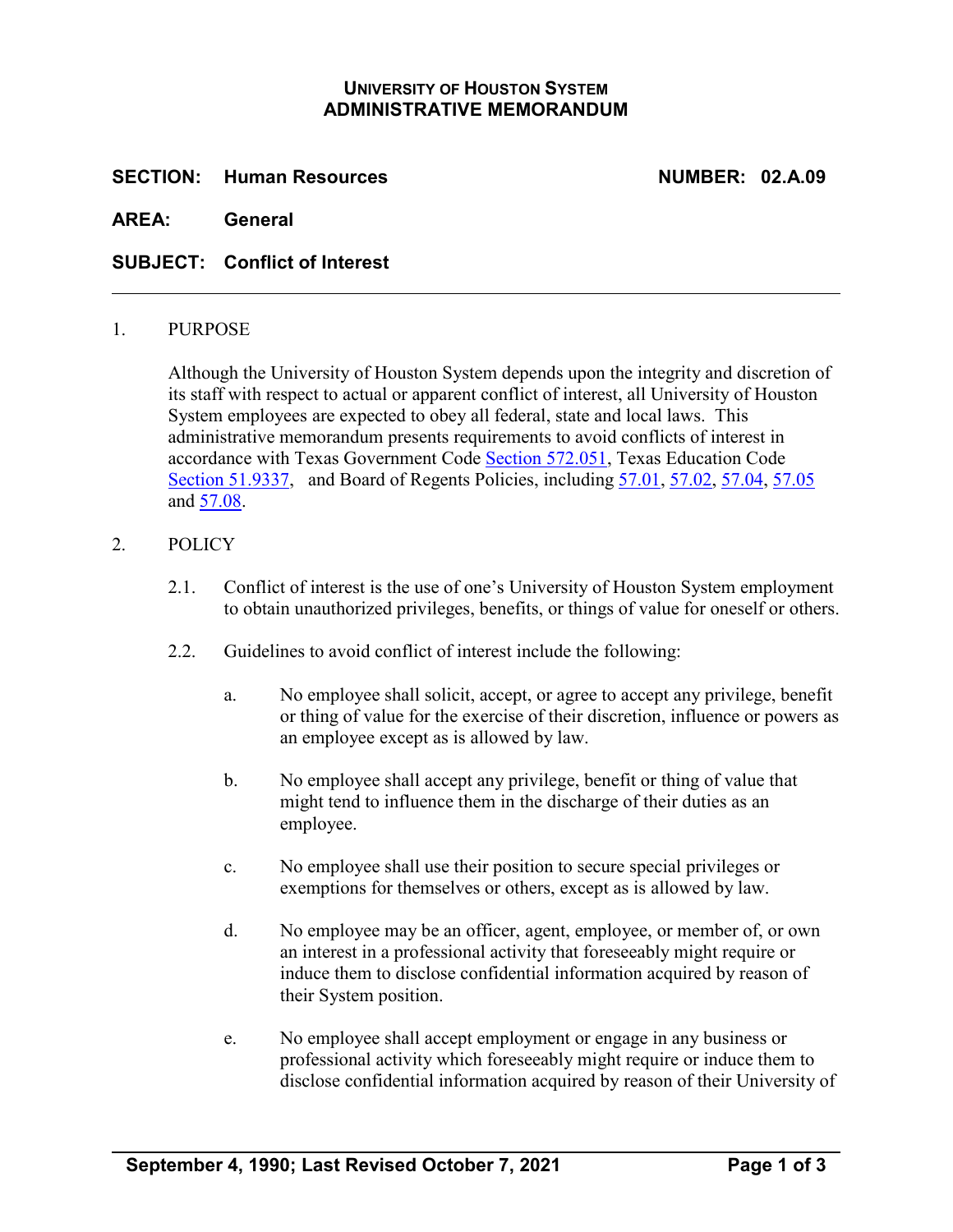Houston System position.

- f. No employee shall disclose confidential information gained by reason of their university position, nor shall they otherwise use such information for their personal gain or benefit.
- g. No employee shall transact any business for the University of Houston System with any entity of which they are an officer, agent, employee, or member, or in which they have a direct or indirect financial or other interest.
- h. No employee shall make personal investments in any enterprise which foreseeably might create a substantial conflict between their private interests and the University of Houston System's interests.
- i. No employee shall accept other employment which might impair their independence or judgment in the performance of their University of Houston System duties.
- j. No employee shall receive any compensation for their services to the University of Houston System from any source other than the State of Texas except as is allowed by law.
- k. No employee who exercises discretion in connection with contracts, purchases, payments, claims or other pecuniary transactions shall solicit, accept or agree to accept any benefit from a person or entity the employee knows, or should know, is or is likely to become financially interested in such transactions.
- l. No employee shall ask the University to accept a gift, grant, donation, or other consideration to be used as a salary supplement without the prior written approval of the recipient's immediate superior, the office of the general counsel and the president, and written authorization of the internal auditor, who shall report the necessary information to the State Auditor.
- m. No employee shall knowingly solicit, accept, or agree to accept any benefit for having exercised the employee's official powers or performed the employee's official duties in favor of another.
- n. Each employee who is involved in procurement or in contract management shall disclose to the agency any potential conflict of interest specified by state law or University policy that is known by the employee with respect to any contract with a private vendor or bid for the purchase of goods or services from a private vendor with the University.
- o. No employee shall have a direct or indirect financial or other interest, shall engage in a business transaction or professional activity, or shall incur any